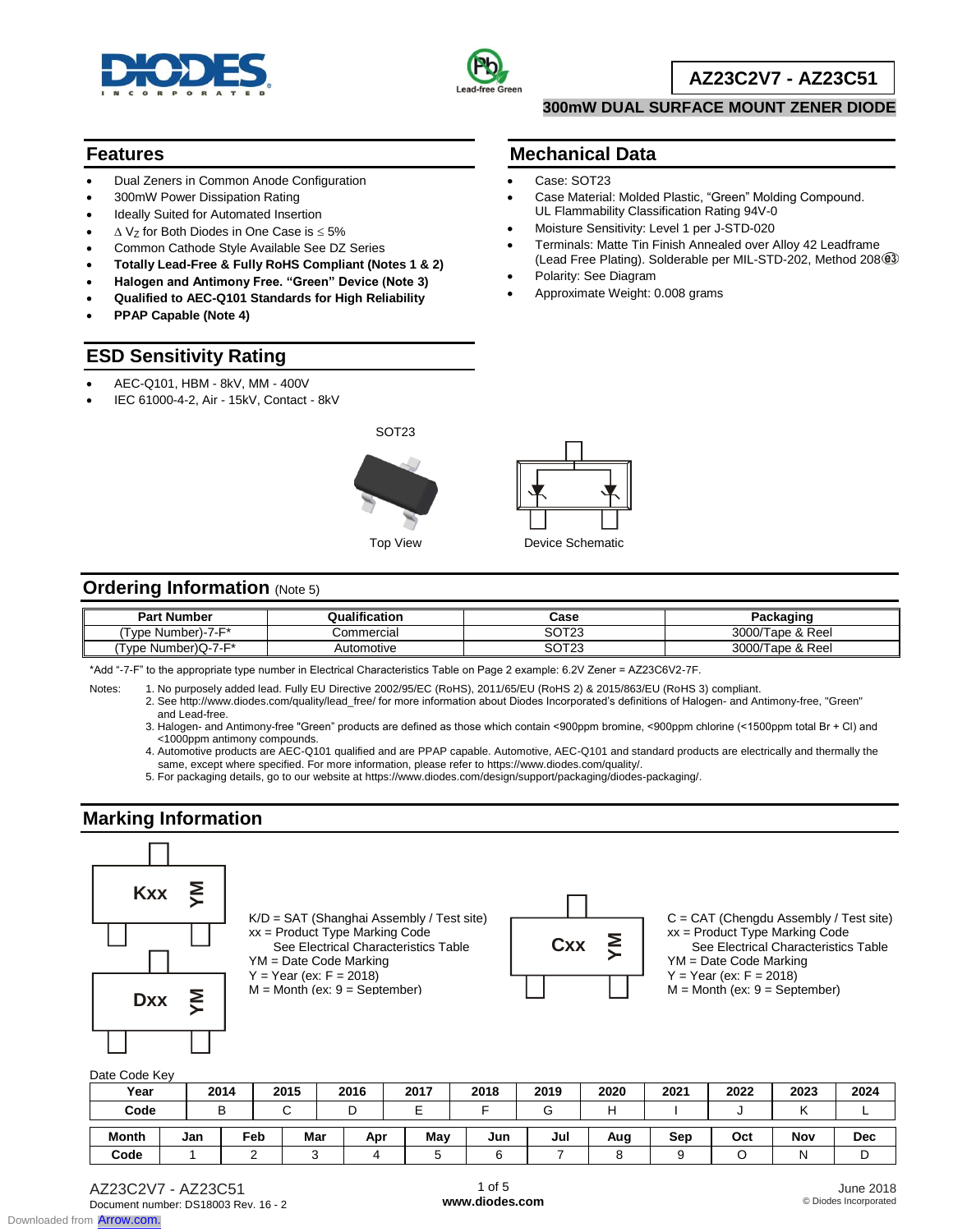

**AZ23C2V7 - AZ23C51**

### **Thermal Characteristics**

| <b>Characteristic</b>                                | Symbol    | Value           | Unit   |
|------------------------------------------------------|-----------|-----------------|--------|
| Power Dissipation (Note 6)                           | Pг        | 300             | mW     |
| Thermal Resistance, Junction to Ambient Air (Note 6) | $R_{AJA}$ | 417             | °C/W   |
| Operating and Storage Temperature Range              | T., Tstg  | $-65$ to $+150$ | $\sim$ |

Note: 6. Mounted on FR-4 PC Board with recommended pad layout which can be found on our website at http://www.diodes.com/package-outlines.html.

### **Electrical Characteristics** (@T<sub>A</sub> = +25°C, unless otherwise specified.)

| <b>Type</b><br><b>Number</b> | <b>Marking</b><br>Code | Zener<br><b>Voltage Range</b><br>(Note 7) | <b>Maximum</b><br>Zener Impedance<br>$f = 1$ kHz |                                 | <b>Typical</b><br><b>Temperature</b><br><b>Coefficient</b> | Min.<br>Reverse<br>Voltage (Note 7) |
|------------------------------|------------------------|-------------------------------------------|--------------------------------------------------|---------------------------------|------------------------------------------------------------|-------------------------------------|
|                              |                        | $@I_{ZT} = 5.0mA$                         |                                                  | $Z_{ZK} \otimes I_{ZK} = 1.0mA$ |                                                            | $@I_R = 0.1 \mu A$                  |
|                              |                        | $V_Z(V)$                                  | Ω                                                | Ω                               | $T_C$ (%/ $^{\circ}$ C)                                    | $V_R(V)$                            |
| AZ23C2V7                     | D <sub>1</sub>         | 2.5 to 2.9                                | 83                                               | 500                             | $-0.065$                                                   |                                     |
| AZ23C3V0                     | D <sub>2</sub>         | 2.8 to 3.2                                | 95                                               | 500                             | $-0.060$                                                   |                                     |
| AZ23C3V3                     | D <sub>3</sub>         | 3.1 to 3.5                                | $\overline{95}$                                  | 500                             | $-0.055$                                                   |                                     |
| AZ23C3V6                     | D <sub>4</sub>         | 3.4 to 3.8                                | 95                                               | 500                             | $-0.055$                                                   |                                     |
| AZ23C3V9                     | D <sub>5</sub>         | 3.7 to 4.1                                | 95                                               | 500                             | $-0.050$                                                   |                                     |
| AZ23C4V3                     | D <sub>6</sub>         | 4.0 to 4.6                                | 95                                               | 500                             | $-0.035$                                                   | $\overline{\phantom{0}}$            |
| AZ23C4V7                     | $\overline{D7}$        | 4.4 to 5.0                                | $\overline{78}$                                  | 500                             | $-0.015$                                                   |                                     |
| AZ23C5V1                     | D <sub>8</sub>         | 4.8 to 5.4                                | 60                                               | 480                             | 0.005                                                      | 0.8                                 |
| AZ23C5V6                     | D <sub>9</sub>         | 5.2 to 6.0                                | 40                                               | 400                             | 0.020                                                      | 1.0                                 |
| AZ23C6V2                     | DA                     | 5.8 to 6.6                                | 10                                               | 200                             | 0.030                                                      | 2.0                                 |
| AZ23C6V8                     | DB                     | 6.4 to 7.2                                | 8.0                                              | 150                             | 0.045                                                      | 3.0                                 |
| AZ23C7V5                     | <b>DC</b>              | 7.0 to 7.9                                | $\overline{7.0}$                                 | 50                              | 0.050                                                      | 5.0                                 |
| AZ23C8V2                     | DD                     | 7.7 to 8.7                                | 7.0                                              | 50                              | 0.055                                                      | 6.0                                 |
| AZ23C9V1                     | DE                     | 8.5 to 9.6                                | 10                                               | $\overline{50}$                 | 0.065                                                      | 7.0                                 |
| AZ23C10                      | DF                     | 9.4 to 10.6                               | 15                                               | $\overline{70}$                 | 0.065                                                      | 7.5                                 |
| AZ23C11                      | DG                     | 10.4 to 11.6                              | 20                                               | $\overline{70}$                 | 0.070                                                      | 8.5                                 |
| AZ23C12                      | DH                     | 11.4 to 12.7                              | 20                                               | $\overline{90}$                 | 0.075                                                      | 9.0                                 |
| AZ23C13                      | <b>DI</b>              | 12.4 to 14.1                              | 25                                               | 110                             | 0.080                                                      | 10.0                                |
| AZ23C15                      | <b>DJ</b>              | 13.8 to 15.6                              | 30                                               | 110                             | 0.080                                                      | 11.0                                |
| AZ23C16                      | <b>DK</b>              | 15.3 to 17.1                              | 40                                               | 170                             | 0.090                                                      | 12.0                                |
| AZ23C18                      | <b>DL</b>              | 16.8 to 19.1                              | 50                                               | 170                             | 0.090                                                      | 14.0                                |
| AZ23C20                      | <b>DM</b>              | 18.8 to 21.2                              | 50                                               | 220                             | 0.090                                                      | 15.0                                |
| AZ23C22                      | <b>DN</b>              | 20.8 to 23.3                              | 55                                               | 220                             | 0.090                                                      | 17.0                                |
| AZ23C24                      | <b>DO</b>              | 22.8 to 25.6                              | 80                                               | 220                             | 0.090                                                      | 18.0                                |
| AZ23C27                      | <b>DP</b>              | 25.1 to 28.9                              | 80                                               | 250                             | 0.090                                                      | 20.0                                |
| AZ23C30                      | <b>DQ</b>              | 28 to 32                                  | 80                                               | 250                             | 0.090                                                      | 22.5                                |
| AZ23C33                      | <b>DR</b>              | 31 to 35                                  | 80                                               | 250                             | 0.090                                                      | 25.0                                |
| AZ23C36                      | DS                     | 34 to 38                                  | 90                                               | 250                             | 0.090                                                      | 27.0                                |
| AZ23C39                      | DT                     | 37 to 41                                  | 90                                               | 300                             | 0.110                                                      | 29.0                                |
| AZ23C43                      | 30                     | 40 to 46                                  | 100                                              | 700                             | 0.110                                                      | 32.0                                |
| AZ23C47                      | 31                     | 44 to 50                                  | 100                                              | 750                             | 0.110                                                      | 35.0                                |
| AZ23C51                      | $\overline{32}$        | 48 to 54                                  | 100                                              | 750                             | 0.110                                                      | 38.0                                |

Note: 7. Short duration pulse test used to minimize self-heating effect.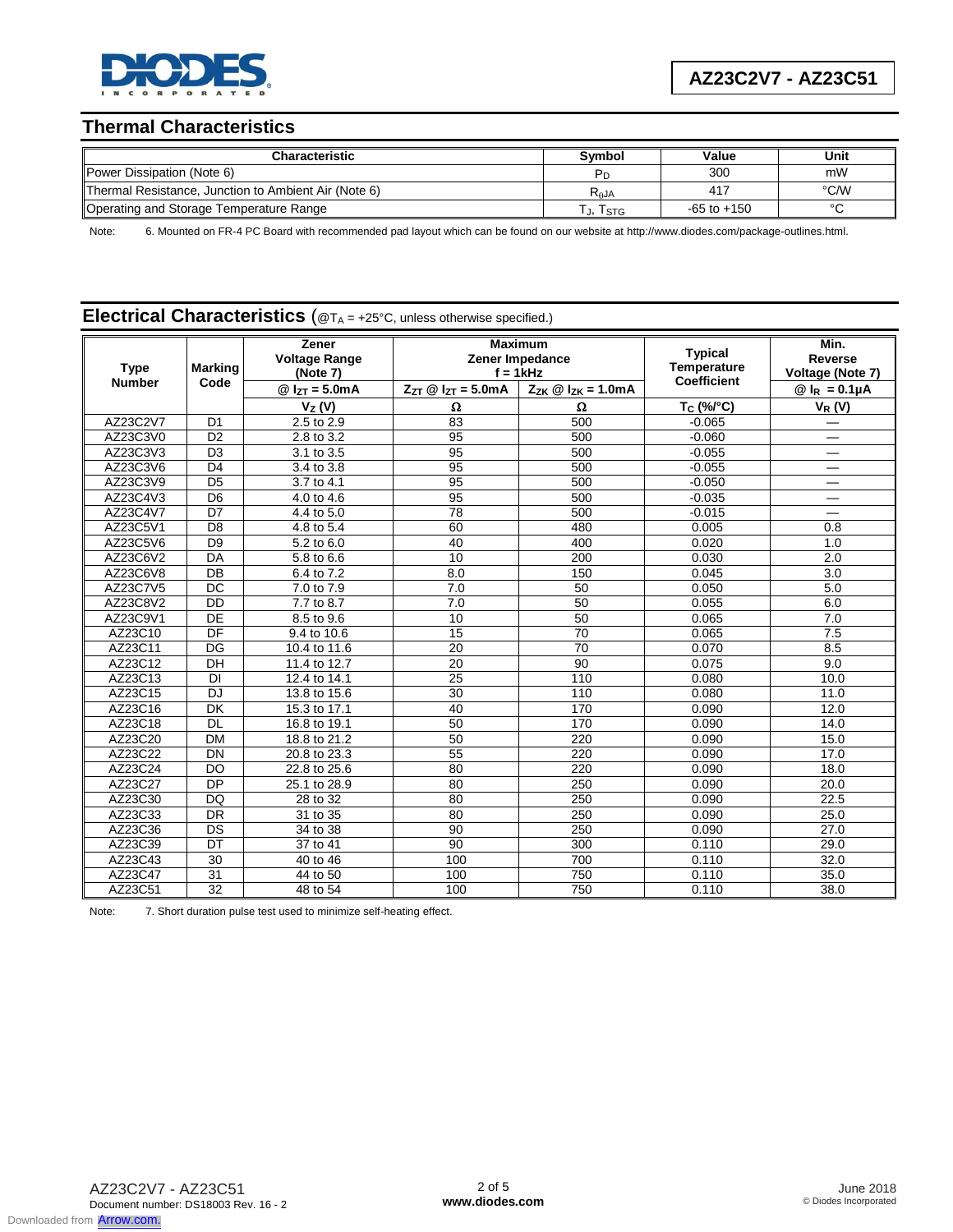







# **AZ23C2V7 - AZ23C51**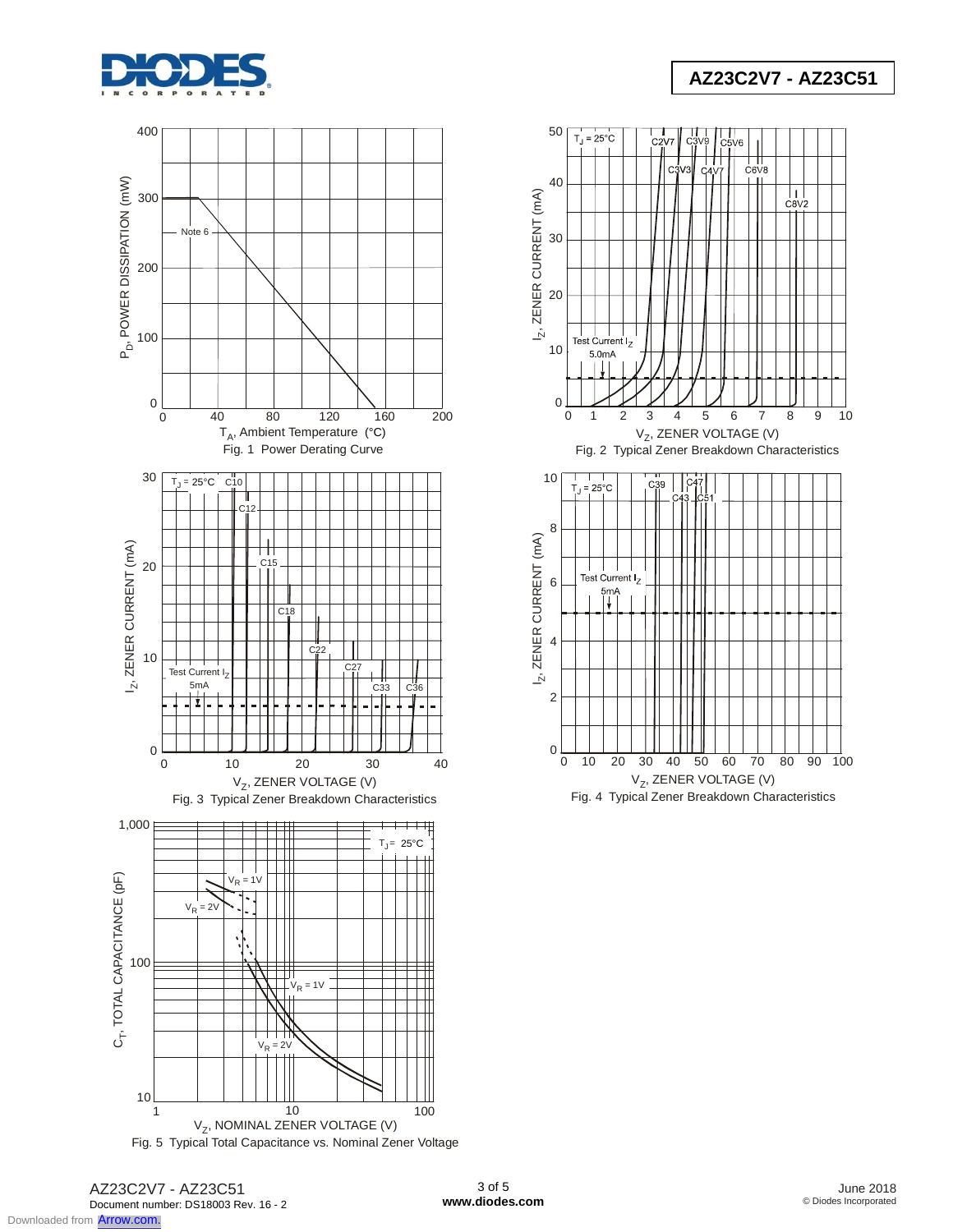

## **Package Outline Dimensions**

Please see http://www.diodes.com/package-outlines.html for the latest version.



| SOT <sub>23</sub> |                     |       |       |  |  |  |
|-------------------|---------------------|-------|-------|--|--|--|
| Dim               | Min                 | Max   | Typ   |  |  |  |
| A                 | 0.37                | 0.51  | 0.40  |  |  |  |
| в                 | 1.20                | 1.40  | 1.30  |  |  |  |
| C                 | 2.30                | 2.50  | 2.40  |  |  |  |
| D                 | 0.89                | 1.03  | 0.915 |  |  |  |
| F                 | 0.45                | 0.60  | 0.535 |  |  |  |
| G                 | 1.78                | 2.05  | 1.83  |  |  |  |
| н                 | 2.80                | 3.00  | 2.90  |  |  |  |
| J                 | 0.013               | 0.10  | 0.05  |  |  |  |
| Κ                 | 0.890               | 1.00  | 0.975 |  |  |  |
| K <sub>1</sub>    | 0.903               | 1.10  | 1.025 |  |  |  |
| L                 | 0.45                | 0.61  | 0.55  |  |  |  |
| L <sub>1</sub>    | 0.25                | 0.55  | 0.40  |  |  |  |
| М                 | 0.085               | 0.150 | 0.110 |  |  |  |
| a                 | ŋ۰                  | 8°    |       |  |  |  |
| ΔIΙ               | <b>Dimensions i</b> |       |       |  |  |  |

# **Suggested Pad Layout**

Please see http://www.diodes.com/package-outlines.html for the latest version.



| <b>Dimensions</b> | Value (in mm) |
|-------------------|---------------|
| C.                | 2.0           |
|                   | 0.8           |
| Χ1                | 1.35          |
|                   | 0.9           |
|                   | 2.9           |

#### **SOT23**

**SOT23**